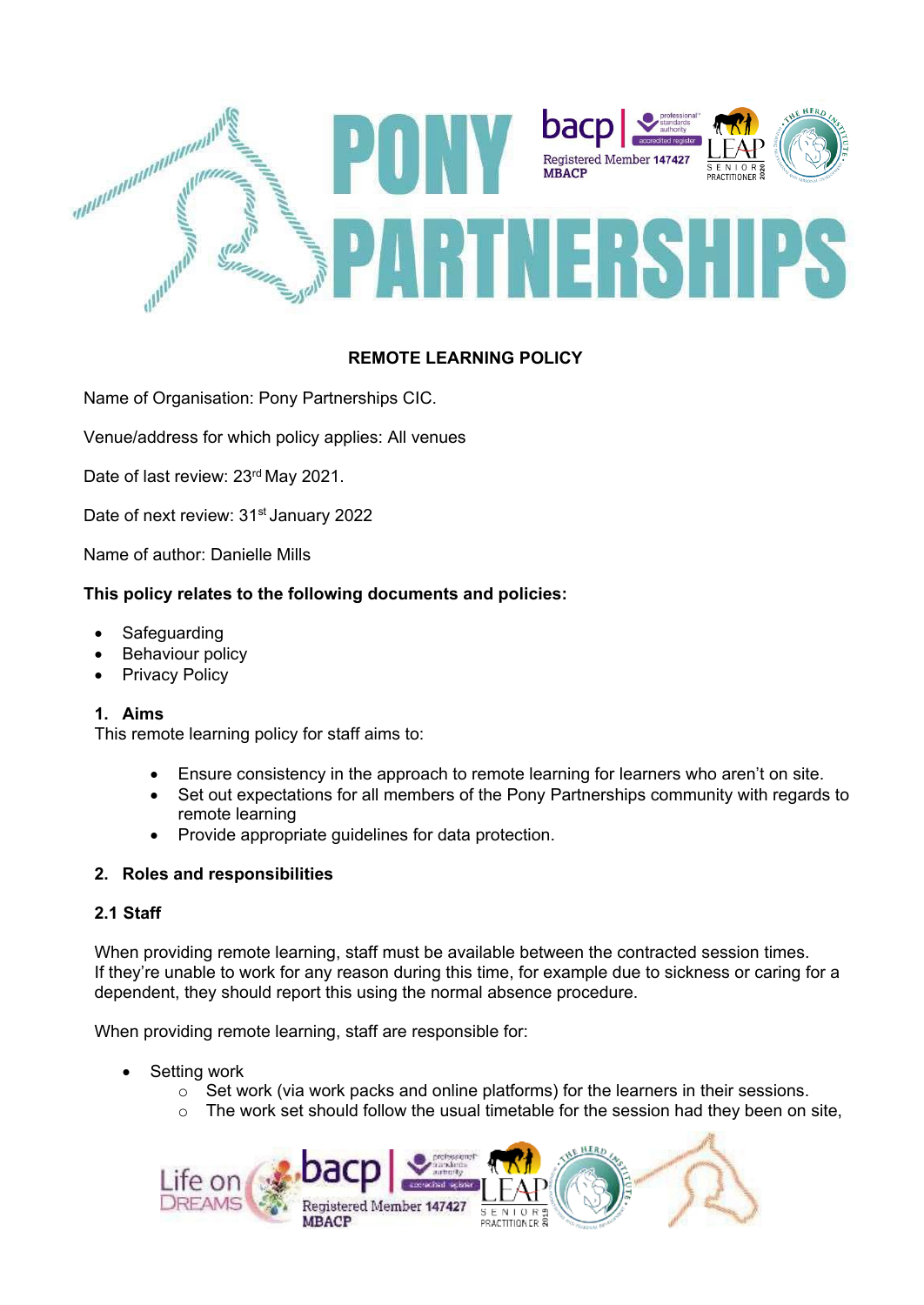wherever possible.

- $\circ$  Teachers will monitor pupil engagement with the tasks set on a daily basis.<br> $\circ$  Teachers will contact parents/pupils to encourage engagement with tasks.
- Teachers will contact parents/pupils to encourage engagement with tasks.
- Providing feedback on work cover details like:
	- $\circ$  In the event of whole school closure/national lockdown and for learners accessing remote learning as part of an educational support package to manage their health/welfare needs - all completed tasks will have feedback/comments within 3 school days
- Keeping in touch with pupils who aren't in school and their parents:
	- $\circ$  If there is a concern around the level of engagement, the school should be contacted via phone to assess whether school intervention is possible.
	- $\circ$  Any complaints or concerns shared by parents or pupils should be reported to a member of the board of directors.
	- o for any safeguarding concerns, refer immediately to the DSL.

## **2.2 Management/Board of Directors**

Alongside any session responsibilities, management are responsible for:

- Co-ordinating the remote learning approach across the provision.
- Monitoring the effectiveness of remote learning through regular meetings with staff and reviewing work set or reaching out for feedback.
- Monitoring security, including data protection, and safeguarding considerations flagging any data protection breaches to the data protection officer.
- Fixing issues with systems used to set and collect work.
- Helping staff and parents with any technical issues they're experiencing.

## **2.3 Designated safeguarding lead**

The DSL is responsible for managing and dealing with all safeguarding concerns. For further information, please see the Safeguarding and Child Protection Policy.

### **2.4 Learners and parents**

Staff can expect pupils learning remotely to:

- Be contactable during the session time although they may not always be in front of a device the entire time.
- Complete work to the deadline set by staff.
- Seek help if they need it, from staff or their LPSA.
- Alert staff if they're not able to complete work.

Staff can expect parents with children learning remotely to:

- Make Pony Partnerships aware if their child is sick or otherwise can't complete work.
- Seek help if they need it  $-$  if you know of any resources staff should point parents towards if they're struggling.
- Be respectful when making any complaints or concerns known to staff.

### **3. Who to contact?**

If staff have any questions or concerns about remote learning, they should contact the following individuals:

Issues in setting work – talk to the management (Danielle Mills) Issues with behaviour – talk to the talk to the management (Danielle Mills) Issues with IT – talk to talk to the management (Danielle Mills) Issues with their own workload or wellbeing – talk to their line manager (Danielle Mills)